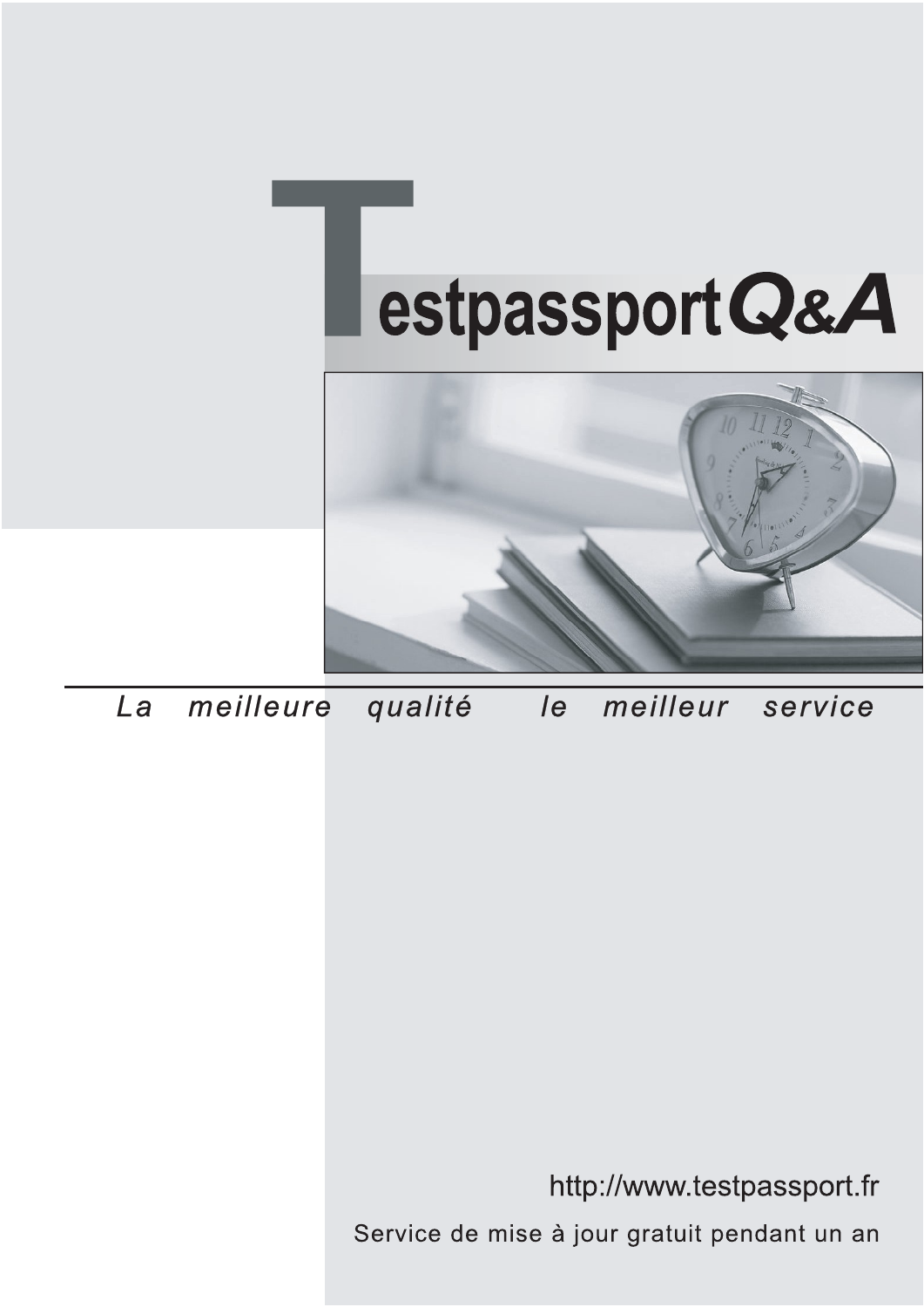## **Exam** : **JK0-701**

## **Title** : CompTIA E2C A+ Essentials (2009 Edition) Exam

## **Version** : DEMO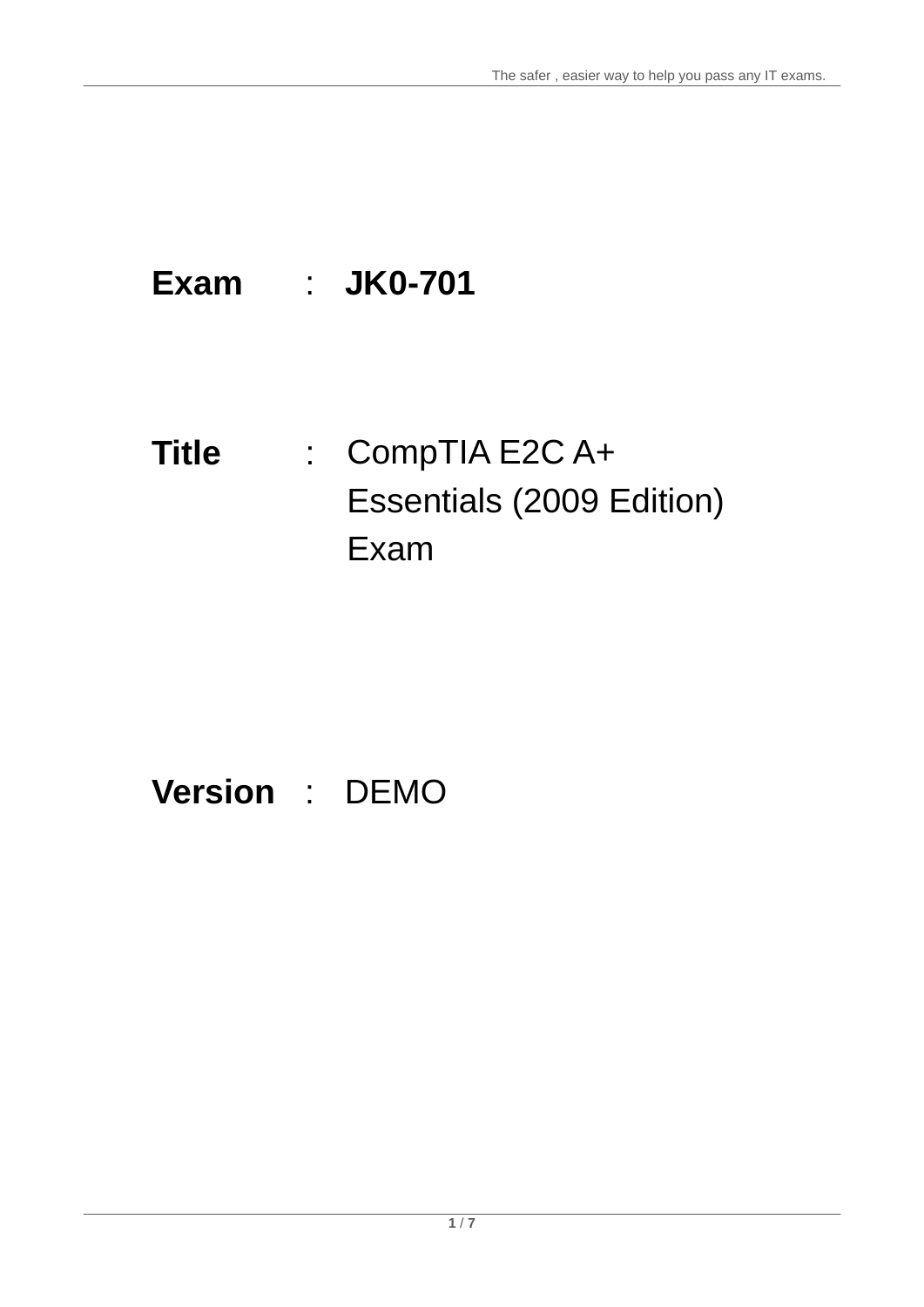1.Which of the following memory types has a clock speed of 400MHz?

- A. PC133
- B. PC2700
- C. PC3200
- D. PC10600
- Answer: C

2.A technician receives a Windows laptop that has not been operating correctly since a user changed some registry settings by mistake. Which of the following should be attempted? FIRST?

- A. Reset the CMOS
- B. Rollback to a restore point
- C. Boot into Safe Mode
- D. Reconfigure the BIOS

Answer: B

3.A technician encounters an IP address of 191.15.20.1. The IP address is a member of

- which of the following classes?
- A. Class A
- B. Class B
- C. Class C
- D. Class D
- Answer: B

4.Which of the following cables allows for the transfer of video and sound?

- A. VGA
- B. S-Video
- C. DVI
- D. HDMI
- Answer: D

5.Which of the following is placed directly on the CPU in a new computer system to aid in the cooling process? The contract of the contract of the contract of the contract of the contract of the contract of the contract of the contract of the contract of the contract of the contract of the contract of the contract of the c

- A. Heatsink
- B. Fan
- C. Liquid cooling system
- D. Thermal compound
- Answer: D

6.When determining a customer's specific issue, which of the following is the BEST approach?

- A. Ask the customer to speak with someone else that may be able to help.
- B. Ask open-ended Questions to narrow the scope of the problem.
- C. Ask a co-worker what the customer is trying to explain.
- D. Ask focused Questions that lead the customer with yes or no Answers.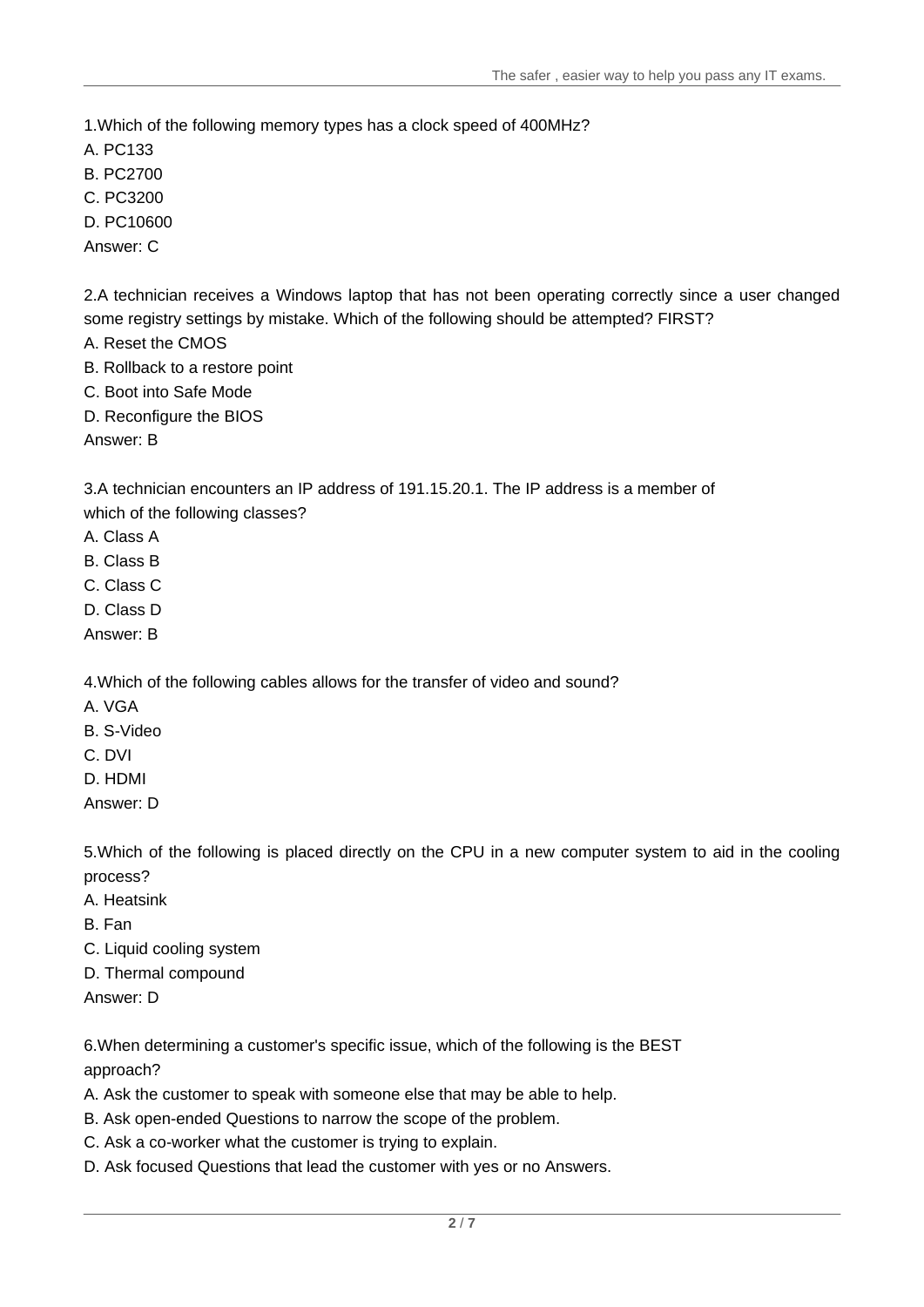Answer: B

7.Which of the following printer types is the BEST for a technician to recommend to a company needing to print 10,000 black and white pages per month?

- A. Laser
- B. Thermal
- C. Inkjet
- D. Dot Matrix
- Answer: A

8.Which of the following keyboard combinations will lock a Windows XP workstation?

- A. Windows Key + L
- B. CTRL + ALT + Delete
- C. Windows Key + CTRL + Backspace

D. Windows Key + CTRL + Escape

Answer: B

9.A customer wants to be able to search the Internet wirelessly with their laptop, from any location. Which of the following devices would be MOST effective in achieving this?

- A. Bluetooth card
- B. 802.11 a/b/g WiFicard
- C. 802.11n WiFi card
- D. Cellular WAN card

Answer: D

10.A customer wants to connect an external projector to a laptop. The projector is plugged into the external video port but no video is shown on the projector. Which of the following will correct the problem? A. Upgrade the BIOS.

- B. Release the LCD cutoff switch.
- C. Toggle the WiFi switch.
- D. Toggle the Fn key.

Answer: D

11.A technician has determined that the primary hard drive has failed and the defective hard drive has been replaced. According to the troubleshooting process, which of the following steps would come NEXT?

- A. Document the setting.
- B. Establish a probable cause.
- C. Verify full system operation.
- D. Question the user.

Answer: C

12.Which of the following commands is used to bring up the interface that allows a technician to edit startup services and applications?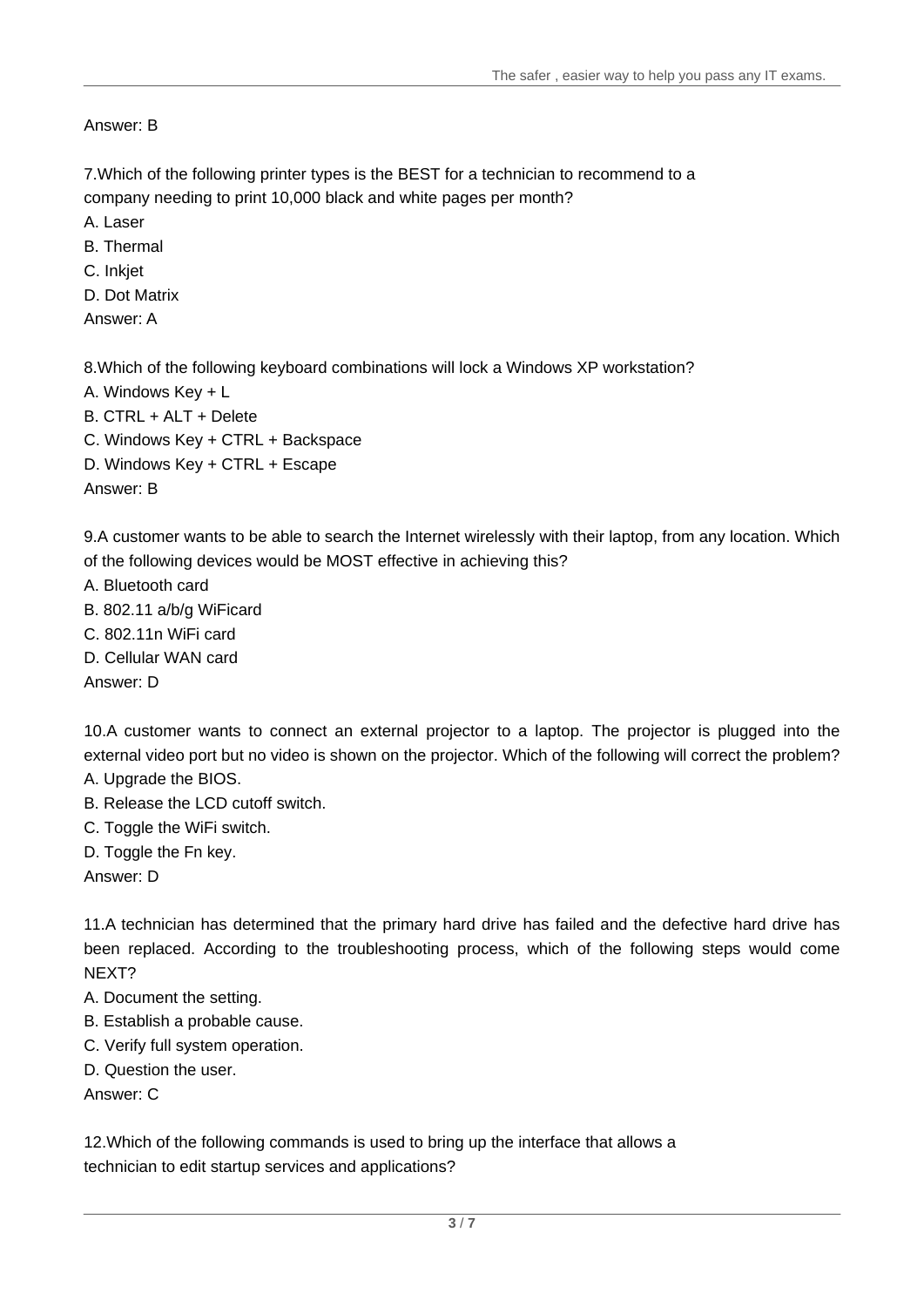- A. msinfo32
- B. cmd and the contract of the contract of the contract of the contract of the contract of the contract of the contract of the contract of the contract of the contract of the contract of the contract of the contract of the
- C. dxdiag
- D. msconfig
- Answer: D

13.Which of the following Windows Vista versions can be installed on a system with 512MB of RAM and a 40GB HDD?

- A. Home Basic
- B. Home Premium
- C. Ultimate
- D. Business
- Answer: A

14.Which of the following is an example of a manufacturer's image stored on a hard drive?

- A. Factory Recovery Partition
- B. OEM Version
- C. Recovery CD
- D. Network Install

Answer: A

15.802.11n has the potential to support up to:

- A. 11Mbps.
- B. 20Mbps.
- C. 54Mbps.
- D. 100Mbps.

Answer: D

16.A CRT monitor is flickering very rapidly, making it very uncomfortable to view. This can be corrected by:

- A. Adjusting the refresh rate.
- B. Adjusting the dot pitch.
- C. Degaussing the monitor.
- D. Adjusting the resolution.

Answer: A

17.A PC is having its PSU replaced and the new PSU has a connector that is too large for the motherboard's socket. Which of the following is needed to solve this issue?

- A. The PC needs a NLX to ATX adapter.
- B. The PC needs a 26-to-20 pin ATX adapter.
- C. The PC needs a 24-to-20 pin ATX adapter.
- D. The PC needs an AT-to-ATX adapter.

Answer: C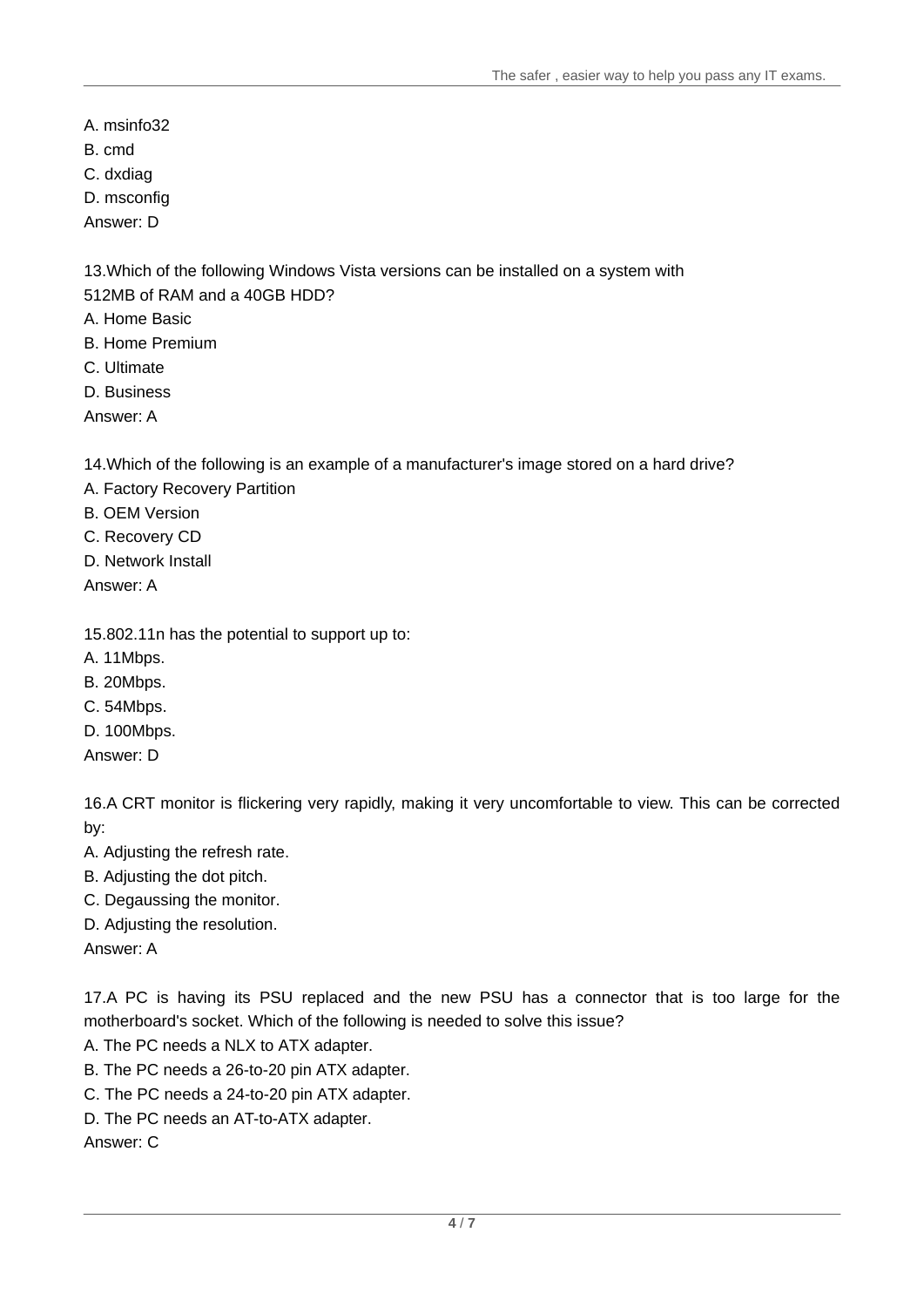The safer , easier way to help you pass any IT exams.

18.Every time the computer starts a technician receives a message saying that the computer case has been opened. Which of the following can be disabled in the BIOS to prevent this message from appearing?

- A. Trusted Platform Module (TPM)
- B. Intrusion detection
- C. WiFi Protected Access (WPA)
- D. Firewall
- Answer: B

19.Which of the following media types is MOST affected by the RPM rating?

- A. SDD
- B. Flash
- C. Tape
- D. HDD

Answer: D

20.A technician downloads an updated version of the driver for a sound card in Windows XP. After extracting the driver, how would the technician update the driver?

A. Device Manager> expand 'Sound, video and game controllers'>double click on the name of the sound card> Troubleshoot'

B. Start > Control Panel > Administrative Tools > Update Drivers>double click on 'Sound Card'

C. Start > Control Panel > Administrative Tools > Sound Devices > 'Update Driver'

D. Device Manager>Driver tab> Update Driver> Double click on the name of the sound card under 'Sound, video and game controllers'

Answer: D

21.Which of the following connectors are used for musical equipment?

- A. DVI
- B. MIDI AND THE CONTROL OF THE CONTROL OF THE CONTROL OF THE CONTROL OF THE CONTROL OF THE CONTROL OF THE CONTROL OF THE CONTROL OF THE CONTROL OF THE CONTROL OF THE CONTROL OF THE CONTROL OF THE CONTROL OF THE CONTROL OF
- C. 6-pin mini-DIN
- D. HDMI
- Answer: B

22.Which of the following broadband technologies provides the FASTEST bandwidth speeds?

- A. DSL
- B. Cable **B. Cable B. Cable B. Cable B. Cable B. Cable**
- C. Satellite
- D. Fiber
- Answer: D

23.Which of the following Windows utilities will identify issues with drivers and programs running under Windows XP?

A. System Information

B. Hardware Compatibility List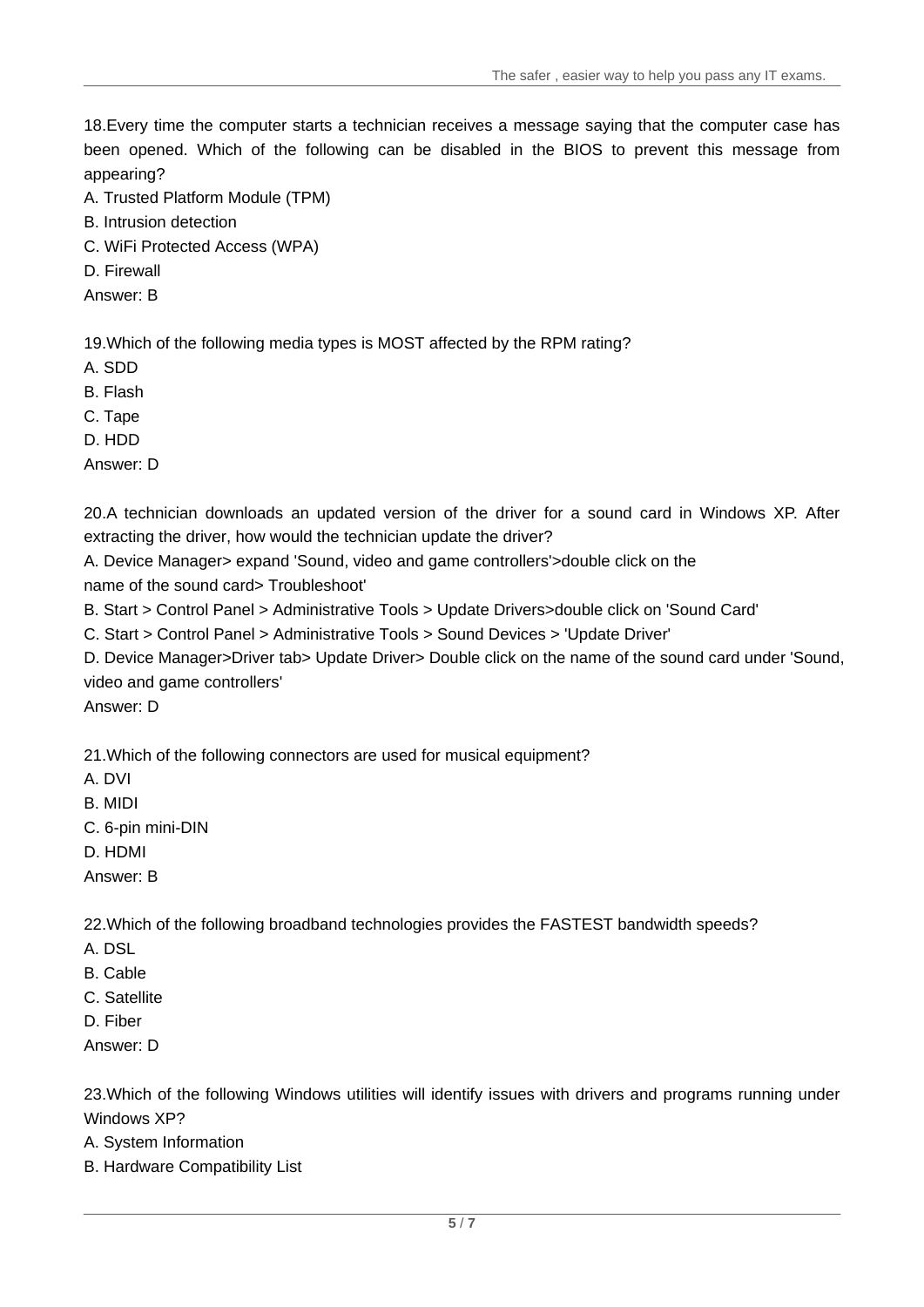C. Dr. Watson D. Program Compatibility Wizard Answer: D

24.Which of the following IP ranges is Class C? A. 192.0.0.0-223.255.255.255 B. 128.0.0.0-191.255.255.255 C. 1.1.1.1-126.255.255.255 D. 224.0.0.0-255.255.255.0 Answer: A

25.In the laser printing process, which of the following is true?

A. A wax-based substance is melted and applied directly to the media.

B. Toner is applied to a photoconductor and transferred to the media.

C. Heat is applied to heat-sensitive media to create an image.

D. Toner is sprayed to the media.

Answer: B

26.A computer fails POST with 1 long, and 2 short beeps. Which of the following components has MOST likely failed?

- A. Sound card
- B. Power supply
- C. NIC
- D. Video card

Answer: D

27.Which of the following wireless network features grants the ability to select which devices connect to a wireless network based on a device's hardware address?

- A. WPA encryption
- B. MAC filtering
- C. NAT translation
- D. SSID broadcasting

Answer: B

28.Which of the following connector types is used on CAT5e cable?

- A. RJ-45
- B. ST
- C. RJ-11
- D. BNC
- Answer: A

29.A technician is installing Windows Vista onto a new computer locally. Which of the following describes the method the technician would MOST likely use?

A. Floppy